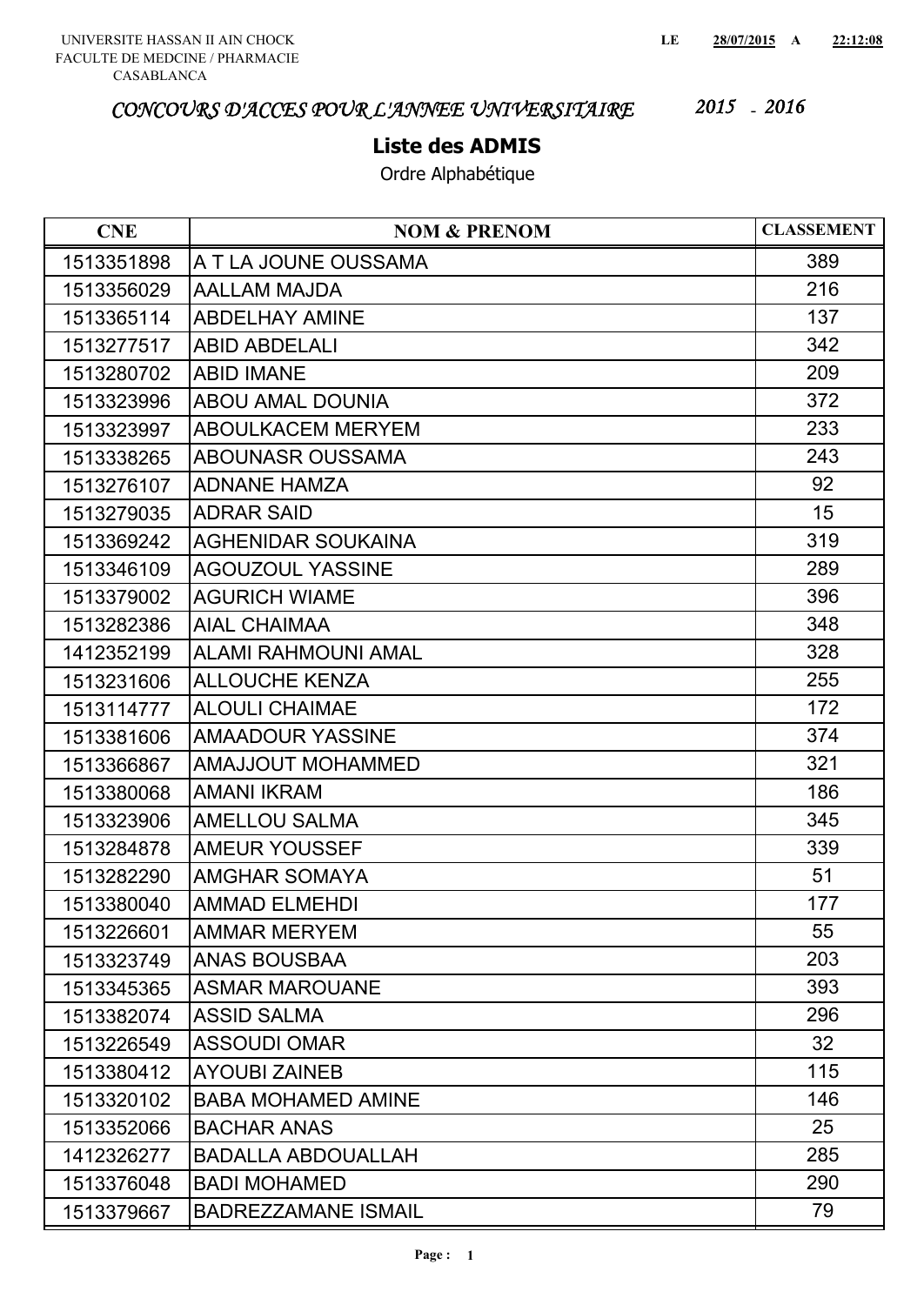### **Liste des ADMIS**

| <b>CNE</b> | <b>NOM &amp; PRENOM</b>           | <b>CLASSEMENT</b> |
|------------|-----------------------------------|-------------------|
| 1513333035 | <b>BAGHIT HAMZA</b>               | 298               |
| 1513345629 | <b>BAHI MOHAMED AMINE</b>         | 279               |
| 1513349673 | <b>BARAKAT OUSSAMA</b>            | 183               |
| 1513317722 | <b>BARGACH KACEM</b>              | 291               |
| 1520150657 | <b>BECHAR TAHA</b>                | 20                |
| 1513288541 | <b>BEL MADANI MOHAMED OUSSAMA</b> | 11                |
| 1520150658 | <b>BELACHKAR IMANE</b>            | 80                |
| 1513323423 | <b>BELAMINE ZAINA</b>             | 385               |
| 1513338028 | <b>BELEMHANI HIBA</b>             | 56                |
| 1513321952 | <b>BELGHAZI SELMA</b>             | 363               |
| 1513323673 | <b>BELLAFTOUH SALMA</b>           | 72                |
| 1513357720 | <b>BEMZAGH SOUKAINA</b>           | 264               |
| 1513338525 | <b>BEN HAMZA SALMA</b>            | 398               |
| 1513355869 | <b>BENAID MERIEM</b>              | 343               |
| 1513318322 | <b>BENCHEKROUN MERIEM</b>         | 227               |
| 1513282062 | <b>BENDENNOUNE ABLA</b>           | 64                |
| 1513321336 | <b>BENHAIDA HAFSA</b>             | 274               |
| 1513226520 | <b>BENMIRA BADR</b>               | 117               |
| 1513236088 | <b>BENNAMAR ANAS</b>              | 140               |
| 1513352037 | <b>BENNANI ALI</b>                | 272               |
| 1412342309 | <b>BENSALLAM FADOUA</b>           | 212               |
| 1513289891 | <b>BENTOBAL CHAIMAA</b>           | 199               |
| 1513282222 | <b>BENTOUILA HIND</b>             | 234               |
| 1520150718 | <b>BENYACHOU NADA</b>             | 335               |
| 1513380414 | <b>BENZAKOUR SAFIA</b>            | 47                |
| 1513231566 | <b>BERRAZOUK OUAHIBA</b>          | 17                |
| 1513282243 | <b>BOU OUDAR KHAOULA</b>          | 224               |
| 1513390136 | <b>BOUABID HIND</b>               | 91                |
| 1513344006 | <b>BOUABID OUSSAMA</b>            | 358               |
| 1513330549 | <b>BOUANZA SARA</b>               | 286               |
| 1513365719 | <b>BOUATTANE MOUNIA</b>           | 34                |
| 1513352331 | <b>BOUCHANE HIND</b>              | 101               |
| 1513365239 | <b>BOUGRINE KHAOULA</b>           | 12                |
| 1513375056 | <b>BOUHRAOUA MOHAMED</b>          | 65                |
| 1513331052 | <b>BOUKAIDI LAGHZAOUI KENZA</b>   | 14                |
|            |                                   |                   |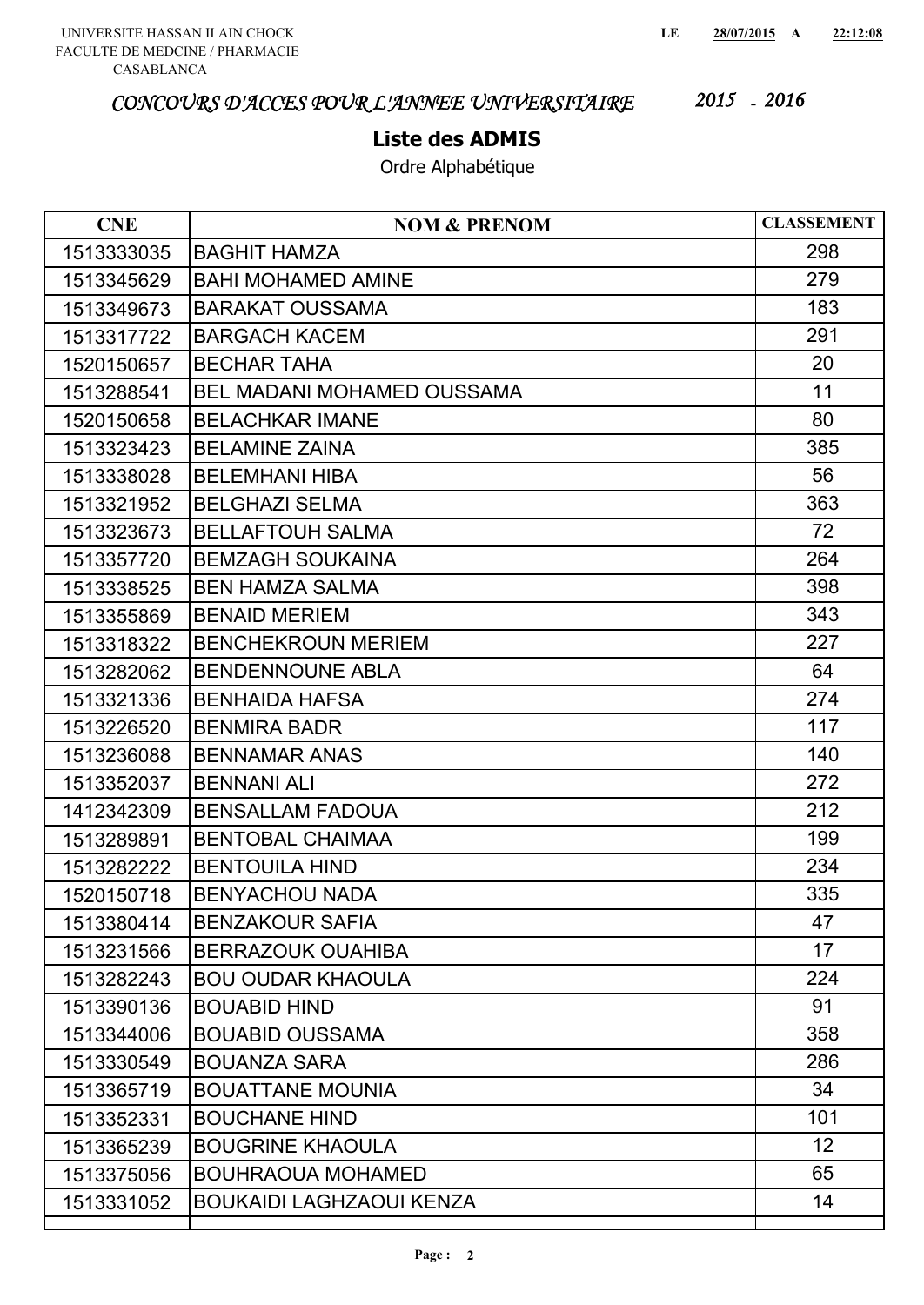#### **Liste des ADMIS**

| <b>CNE</b> | <b>NOM &amp; PRENOM</b>      | <b>CLASSEMENT</b> |
|------------|------------------------------|-------------------|
| 1513318443 | <b>BOUKRIANE ANAS</b>        | 158               |
| 1513379005 | <b>BOULAHNACH ANASS</b>      | 112               |
| 1513380669 | <b>BOURZGUI IMANE</b>        | 387               |
| 1513378975 | <b>BOUSFIHA MALAK</b>        | 125               |
| 1513380599 | <b>BOUSSETTA OUMAIMA</b>     | 144               |
| 1513342532 | <b>BOUTZATE ZOUHAIR</b>      | 340               |
| 1513281889 | <b>BOUYAHYA HIND</b>         | 104               |
| 1520150747 | <b>BOUZOUBAA SALMA</b>       | 71                |
| 1513333241 | <b>BRAHIMI EL MEHDI</b>      | 232               |
| 1513285564 | <b>BRICHI WIAM</b>           | 211               |
| 1412388492 | <b>BRITAL FATIMA ZAHRA</b>   | 302               |
| 1513379987 | <b>CHAABI ZAKARIA</b>        | 102               |
| 1513379675 | <b>CHABAK BOUCHRA</b>        | 109               |
| 1513236866 | <b>CHACHA HASSANE</b>        | 138               |
| 1513280006 | <b>CHAFI JOUHAINA</b>        | 380               |
| 1513236064 | <b>CHAFIK JIHANE</b>         | 367               |
| 1513281733 | <b>CHAHBOUNIA MANAL</b>      | 164               |
| 1513332738 | <b>CHAHID ACHRAF</b>         | 230               |
| 1513323425 | <b>CHAKRI MARYEM</b>         | 43                |
| 1513375466 | CHAMAKH FATIMA EZZAHRA       | 250               |
| 1520150758 | <b>CHANNAWI ALI</b>          | 18                |
| 1513320803 | <b>CHARDOUDI NIDAL</b>       | 82                |
| 1513365260 | <b>CHARI LOUBNA</b>          | 110               |
| 1513351935 | <b>CHEMLALI YOUSSEF</b>      | 231               |
| 1513331054 | <b>CHERGOU RADIA</b>         | 349               |
| 1513365262 | <b>CHERKAOUI MALKI SANAE</b> | 192               |
| 1513228346 | <b>CHERRADI ANAS</b>         | 141               |
| 1412335162 | <b>CHIHAZ YASSINE</b>        | 275               |
| 1513382231 | <b>CHIHEB MOAAD</b>          | 238               |
| 1513226512 | <b>CHKHAYESS DOUAA</b>       | 63                |
| 1513351947 | <b>DAHR ESSIF CHAIMAE</b>    | 181               |
| 1513380390 | <b>DAHRI IKRAME</b>          | 38                |
| 1513379031 | <b>DARHOUANE HAFSA</b>       | 45                |
| 1513289396 | <b>DARID MOHAMED</b>         | 400               |
| 1513356969 | <b>DBILIJ OMAR</b>           | 336               |
|            |                              |                   |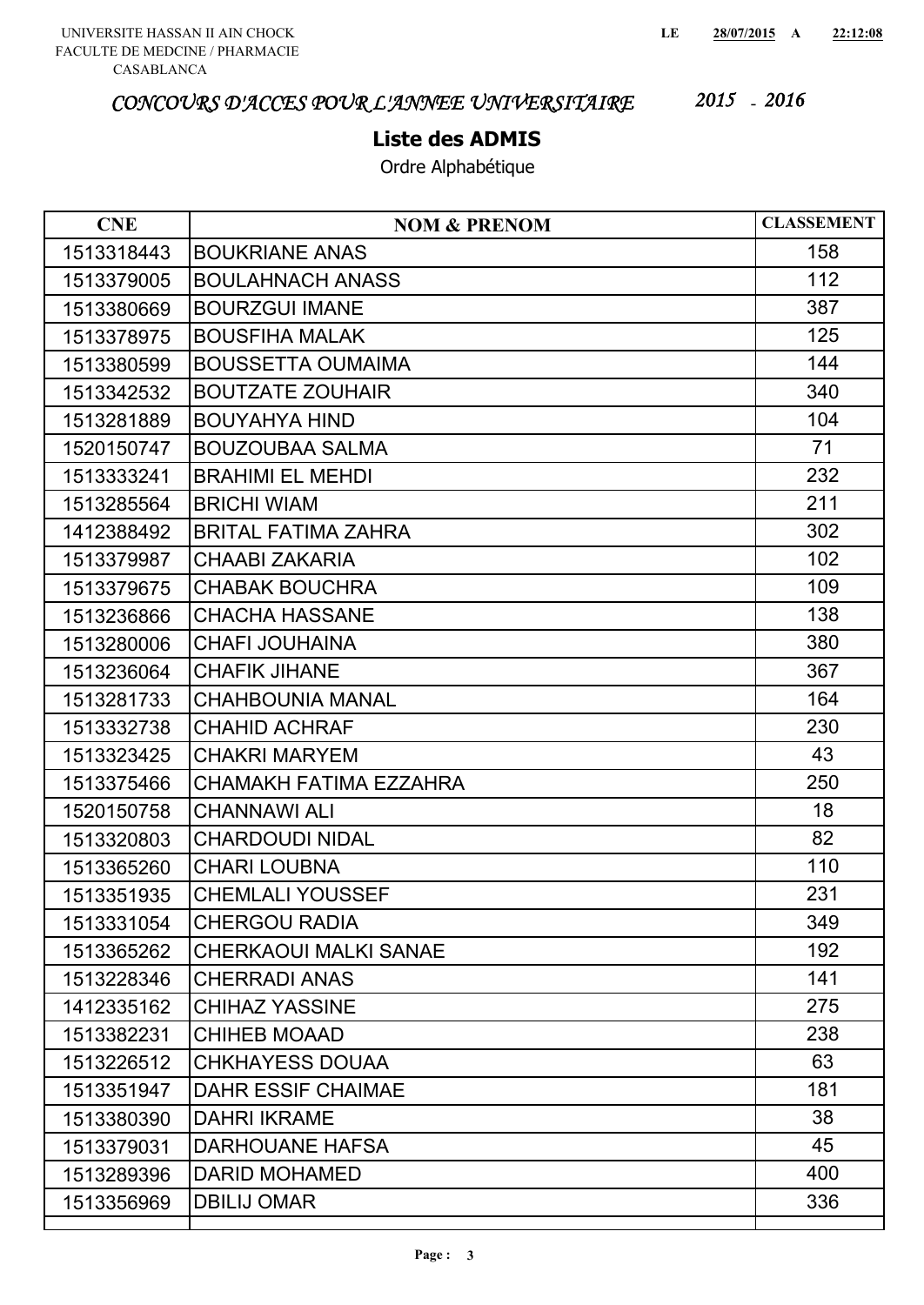### **Liste des ADMIS**

| <b>CNE</b> | <b>NOM &amp; PRENOM</b>    | <b>CLASSEMENT</b> |
|------------|----------------------------|-------------------|
| 1513291512 | <b>DIMACHK HANAE</b>       | 299               |
| 1513352075 | <b>DINI ANAS</b>           | 369               |
| 1513352652 | <b>DOUBI KADMIRI ZAHRA</b> | 353               |
| 1513346090 | <b>DOUHAL AYMANE</b>       | 157               |
| 1513345385 | <b>DOUIRI ILHAM</b>        | $\overline{7}$    |
| 1513282244 | <b>DOUMAS OUMAIMA</b>      | 40                |
| 1513357725 | <b>DRIFI LAMYAE</b>        | 399               |
| 1513321337 | <b>DZAGUISS INSAF</b>      | 390               |
| 1513231173 | <b>ECHATIBI ASMAA</b>      | 195               |
| 1513272970 | <b>EDDARIF GHIZLANE</b>    | 315               |
| 1513277502 | EL ABDELLAOUI ANASS        | 13                |
| 1513236190 | EL ADRAOUI MOHAMED AMINE   | 191               |
| 1513323751 | <b>EL AMRANI ZINEB</b>     | 256               |
| 1513378525 | EL AZHAR KAOUTAR           | 318               |
| 1513380419 | EL BAKKOURI BASMA          | 292               |
| 1513321919 | EL BOUHMADI ASSIA          | 210               |
| 1513332977 | EL BOUZEKRAOUI KHAOULA     | 316               |
| 1513331358 | EL FDIDINE DOHA            | 220               |
| 1513282110 | EL FELLAH WISSAL           | 294               |
| 1513337613 | EL GHAZOUANI ILYASS        | 257               |
| 1513334073 | <b>EL GHOR IKRAME</b>      | 136               |
| 1512280290 | EL GOURIANI AYOUB          | 324               |
| 1513379134 | EL HADDADI MOSAAB          | 174               |
| 1513351891 | EL HADDAOUI YASSINE        | 388               |
| 1513280661 | EL HADDIOUI EL MEHDI       | 305               |
| 1513364266 | EL HANAFI ABDERRAHMANE     | 69                |
| 1513864321 | EL HAOUATI NIAMAT ALLAH    | 114               |
| 1513338549 | EL HASSISS OUSSAMA         | 108               |
| 1513226019 | EL HAYBA LAMYAA            | 201               |
| 1513231504 | <b>EL HOUARI SAAD</b>      | 330               |
| 1513231816 | EL HOUICHA MAROUA          | 66                |
| 1513238062 | EL KABBAJ ABDERRAHMANE     | $\mathbf{1}$      |
| 1513232102 | EL KAIM BILLAH CHAIMAE     | 370               |
| 1513276605 | EL KAOUAKIBI ILYAS         | 386               |
| 1513317832 | EL KARIM ILHAM             | 364               |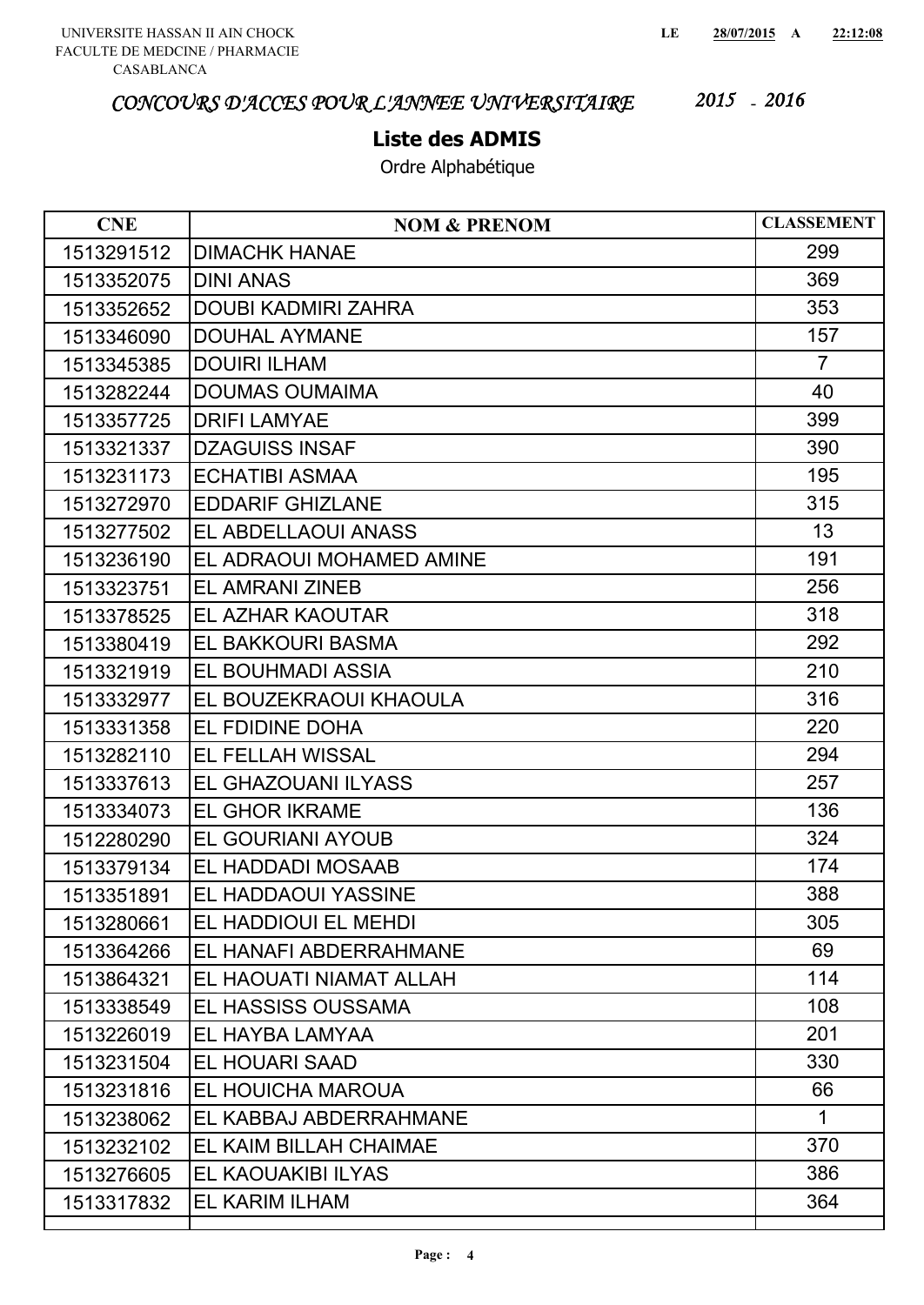### **Liste des ADMIS**

| <b>CNE</b> | <b>NOM &amp; PRENOM</b>   | <b>CLASSEMENT</b> |
|------------|---------------------------|-------------------|
| 1513338830 | EL KHADRI YOUSRA          | 261               |
| 1513366562 | EL KHALFY YASSINE         | 152               |
| 1513231331 | EL KHALKI AYOUB           | 276               |
| 1513380109 | EL KHATTABI WAFAA         | 297               |
| 1513385309 | EL MAATAOUI HIBA          | 149               |
| 1513341274 | <b>EL MAHDI AMMEL</b>     | 375               |
| 1513380393 | <b>EL MAHI ANAS</b>       | 178               |
| 1513231598 | EL MOATAZ BILLAH INASS    | 4                 |
| 1520150828 | EL MOUATASSIM BILLAH SAAD | 107               |
| 1513276567 | EL MOUFID JIHANE          | 96                |
| 1513231220 | EL ODMI IMANE             | 320               |
| 1513338834 | EL OUAHIDI WISSAL         | 26                |
| 1513374235 | EL OUSFOUR SAFAA          | 206               |
| 1412386086 | <b>ELAACHAB HASNAA</b>    | 154               |
| 1513320084 | <b>ELAOUAM HAFSA</b>      | 266               |
| 1412402456 | ELAZOUANI MARYAM          | 148               |
| 1513236074 | ELHALLIOUI KHADIJA        | 132               |
| 1513318374 | <b>ELHATIRI KHALID</b>    | 98                |
| 1513341651 | <b>ELKA MOUAD</b>         | 378               |
| 1513333321 | <b>ELKANBI ZINEB</b>      | 384               |
| 1512335767 | <b>ELMOUNTASIR OMAYMA</b> | 354               |
| 1513365095 | <b>ELOMARI SALMA</b>      | 246               |
| 1513357761 | <b>ER RIFAIY YASSINE</b>  | 304               |
| 1513374564 | <b>ERRAAD IBTISSAM</b>    | 277               |
| 1513276573 | <b>ERRACHIDY MERIEM</b>   | 248               |
| 1513282226 | <b>ES SAMLALI WISSAL</b>  | 361               |
| 1513290761 | <b>ESSA DANI MOSSA B</b>  | 58                |
| 1513337538 | <b>ESSEBBAR NOURA</b>     | 338               |
| 1513362049 | ETTAKI CHAIMAA            | 179               |
| 1513384535 | <b>EZZARZOURI KAOUTAR</b> | 226               |
| 1513333955 | <b>FAICAL SOUHAILA</b>    | 356               |
| 1513352052 | <b>FANANI KENZA</b>       | 24                |
| 1513271116 | <b>FANIDI ZOUHAIR</b>     | 9                 |
| 1513365493 | <b>FARAHI OUMAIMA</b>     | 202               |
| 1513321357 | <b>FARTOUTI NOUHAILA</b>  | 300               |
|            |                           |                   |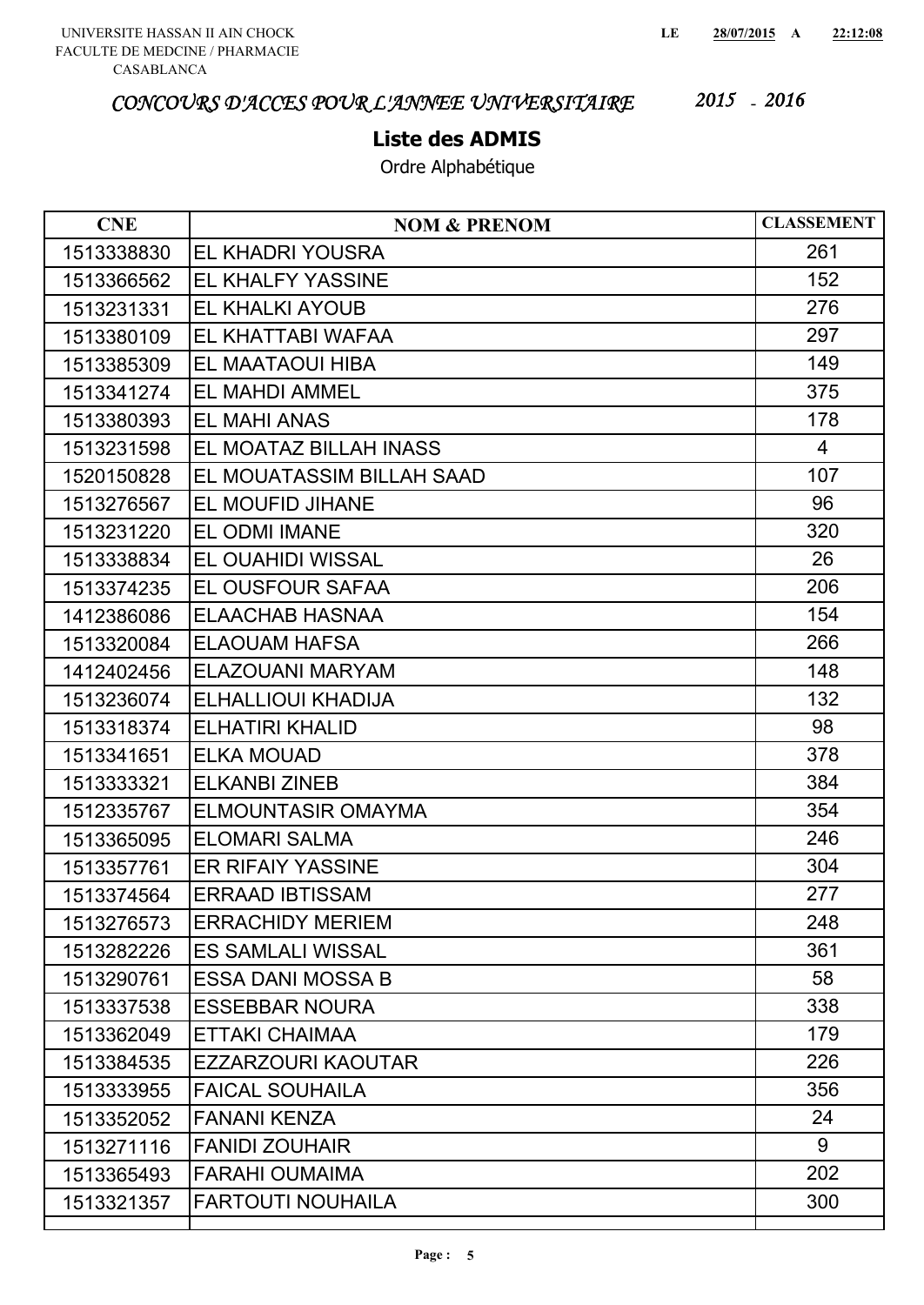### **Liste des ADMIS**

| <b>CNE</b> | <b>NOM &amp; PRENOM</b>         | <b>CLASSEMENT</b> |
|------------|---------------------------------|-------------------|
| 1513231501 | <b>FETAL LAMIAA</b>             | 54                |
| 1513374084 | <b>FIAK HAFSSA</b>              | 153               |
| 1513382060 | <b>FLLOUH FATIMA</b>            | 235               |
| 1513338901 | <b>FTASSI SOUMIA</b>            | 207               |
| 1513282267 | <b>GOURRAM ZINEB</b>            | 217               |
| 1513361853 | <b>GUASMI HAMZA</b>             | 254               |
| 1513323979 | <b>GUENNOUNI ZAKARIA</b>        | 44                |
| 1513365242 | <b>GUOURSSA FATIMA EZ ZAHRA</b> | 88                |
| 1513323430 | <b>HABIBI YOUSRA</b>            | 245               |
| 1513338918 | <b>HADDOUGUI ZAINEB</b>         | 394               |
| 1513624864 | <b>HAIMOUD MERYEM</b>           | 197               |
| 1513308033 | <b>HAJJAJI ZINEB</b>            | 196               |
| 1513276540 | <b>HALHALY ELMEHDI</b>          | 284               |
| 1513351953 | <b>HALIM SANAA</b>              | 273               |
| 1513323309 | <b>HALLI OMAR</b>               | 258               |
| 1513340404 | <b>HAMER TAHAR</b>              | 381               |
| 1513381791 | <b>HAMIL SOUMIA</b>             | 326               |
| 1513290954 | <b>HANINE FATIM ZAHRA</b>       | 41                |
| 1513380080 | <b>HANNOUNI EL HASSAN</b>       | 392               |
| 1513352110 | <b>HANOUNE HAJAR</b>            | 352               |
| 1513365317 | <b>HARFI SALMA</b>              | 68                |
| 1513379767 | <b>HARITH KHAWLA</b>            | 105               |
| 1513271796 | <b>HARITI ABDELLAH</b>          | 383               |
| 1512321936 | <b>HARKANI SOUHAIL</b>          | 333               |
| 1513290861 | <b>HARMOUCHI HAROUN</b>         | 22                |
| 1513379428 | <b>HARRATI AYA</b>              | 241               |
| 1513271267 | <b>HARRIZI OUMAIMA</b>          | 78                |
| 1513332742 | <b>HASNAOUI CHAIMAA</b>         | 371               |
| 1513337623 | <b>HASSOUNA ANASS</b>           | 214               |
| 1513386186 | <b>HERRADI TARIK</b>            | 223               |
| 1513324013 | <b>HJIEJ SANAA</b>              | 97                |
| 1513371993 | <b>HNID MOHAMED</b>             | 341               |
| 1520150873 | <b>HRIBA ANASS</b>              | 121               |
| 1513270708 | <b>HSSAIN ISMAIL</b>            | 366               |
| 1412393463 | <b>IBENBOUBKEUR MOUAD</b>       | 145               |
|            |                                 |                   |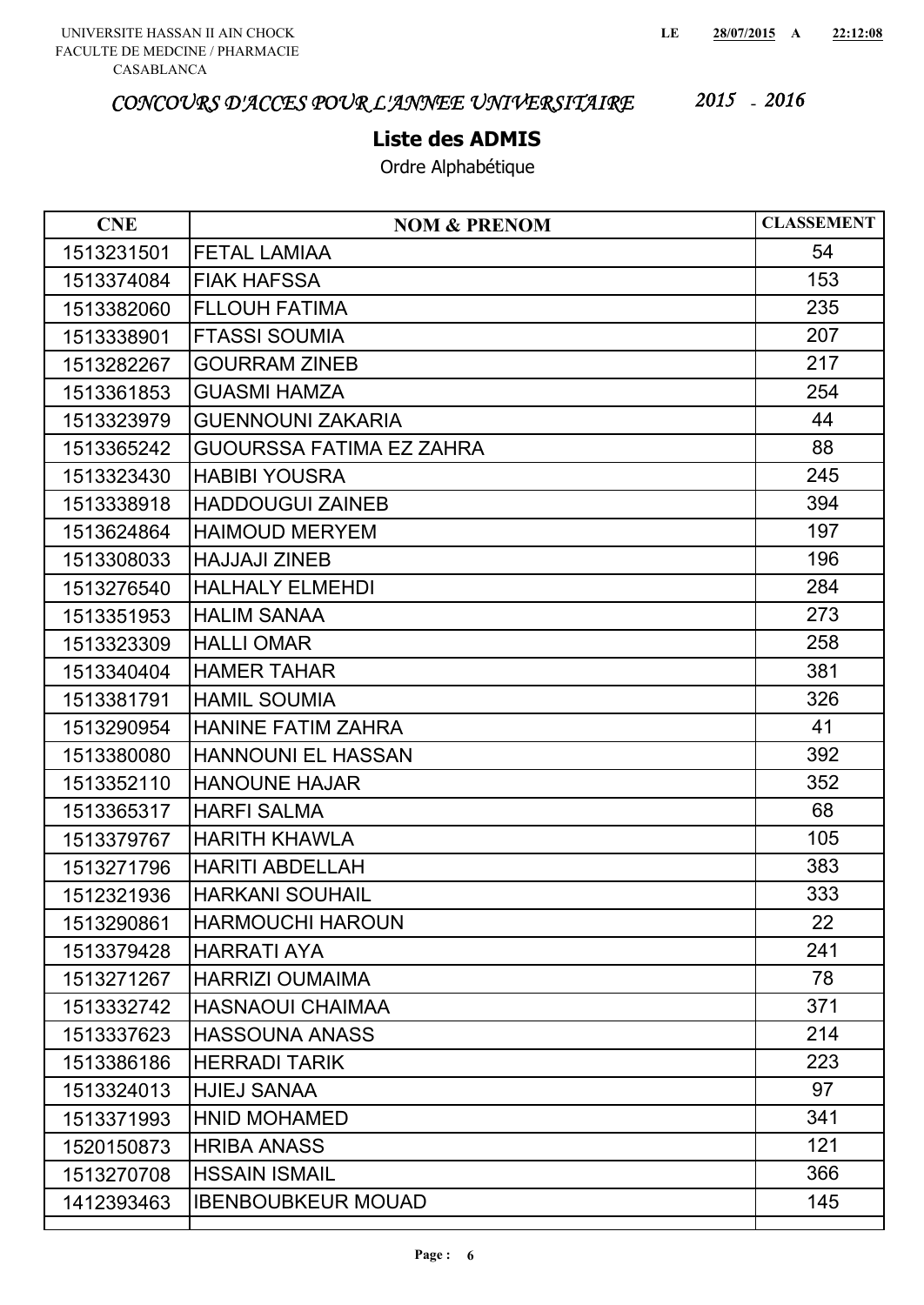### **Liste des ADMIS**

| <b>CNE</b> | <b>NOM &amp; PRENOM</b>        | <b>CLASSEMENT</b> |
|------------|--------------------------------|-------------------|
| 1513338052 | <b>IDBAHA YOUSSEF</b>          | 46                |
| 1513372062 | <b>IDDAR WIDAD</b>             | 31                |
| 1513321766 | <b>IHICHI ASMAA</b>            | 106               |
| 1513329273 | <b>IMERHANI IHSANE</b>         | 53                |
| 1513276565 | <b>INCHAOUH IMANE</b>          | 81                |
| 1513390080 | <b>IZMOUSSE YOUNESS</b>        | 205               |
| 1412342312 | <b>JAMAL HAJAR</b>             | 262               |
| 1513382168 | JANNAN FATIMA EZZAHRA          | 3                 |
| 1513358613 | <b>JANYENE FATIMA ZAHRA</b>    | 57                |
| 1513226024 | <b>JAOULA OUSSAMA</b>          | 204               |
| 1513272225 | <b>JARI MORAD</b>              | 90                |
| 1513358251 | <b>JAZOULI CHAIMAA</b>         | 288               |
| 1513329472 | <b>JDID HIBA</b>               | 252               |
| 1513351950 | <b>JILAL IMANE</b>             | 128               |
| 1513365132 | <b>JOUDAR ASMAA</b>            | 259               |
| 1513227627 | <b>JOUMAIL ZINEB</b>           | 365               |
| 1513379859 | <b>KAAB HAMZA</b>              | 184               |
| 1513379074 | <b>KAMRI JAD</b>               | 306               |
| 1513352293 | <b>KANDALI MOHAMED AMINE</b>   | 194               |
| 1513321112 | <b>KANDY AICHA</b>             | 382               |
| 1513274722 | <b>KARA KAWTAR</b>             | 84                |
| 1513290952 | <b>KASMI KAOUTAR</b>           | 99                |
| 1520150912 | <b>KENZA SEFIANI</b>           | 307               |
| 1513321787 | KHABAB RAHMA                   | 124               |
| 1513324016 | <b>KHALIL BOUTAYNA</b>         | 175               |
| 1513338718 | <b>KHARBOUCH ZINEB</b>         | $\overline{2}$    |
| 1412352796 | <b>KHAYEF MOHAMED AMINE</b>    | 221               |
| 1513318191 | <b>KHIRANI RANIA</b>           | 337               |
| 1412396883 | <b>KITAR ISMAIL</b>            | 218               |
| 1513382809 | <b>KRARDI MERIEM</b>           | 50                |
| 1513378992 | <b>LAABALLI FATIMA EZZAHRA</b> | 5                 |
| 1513342328 | <b>LAALIAOUI YASSER</b>        | 357               |
| 1513323924 | <b>LAANIBI SALMA</b>           | 313               |
| 1513323333 | <b>LAATIRIS WALID</b>          | 282               |
| 1513281025 | <b>LAAZIZ MAROUANE</b>         | 351               |
|            |                                |                   |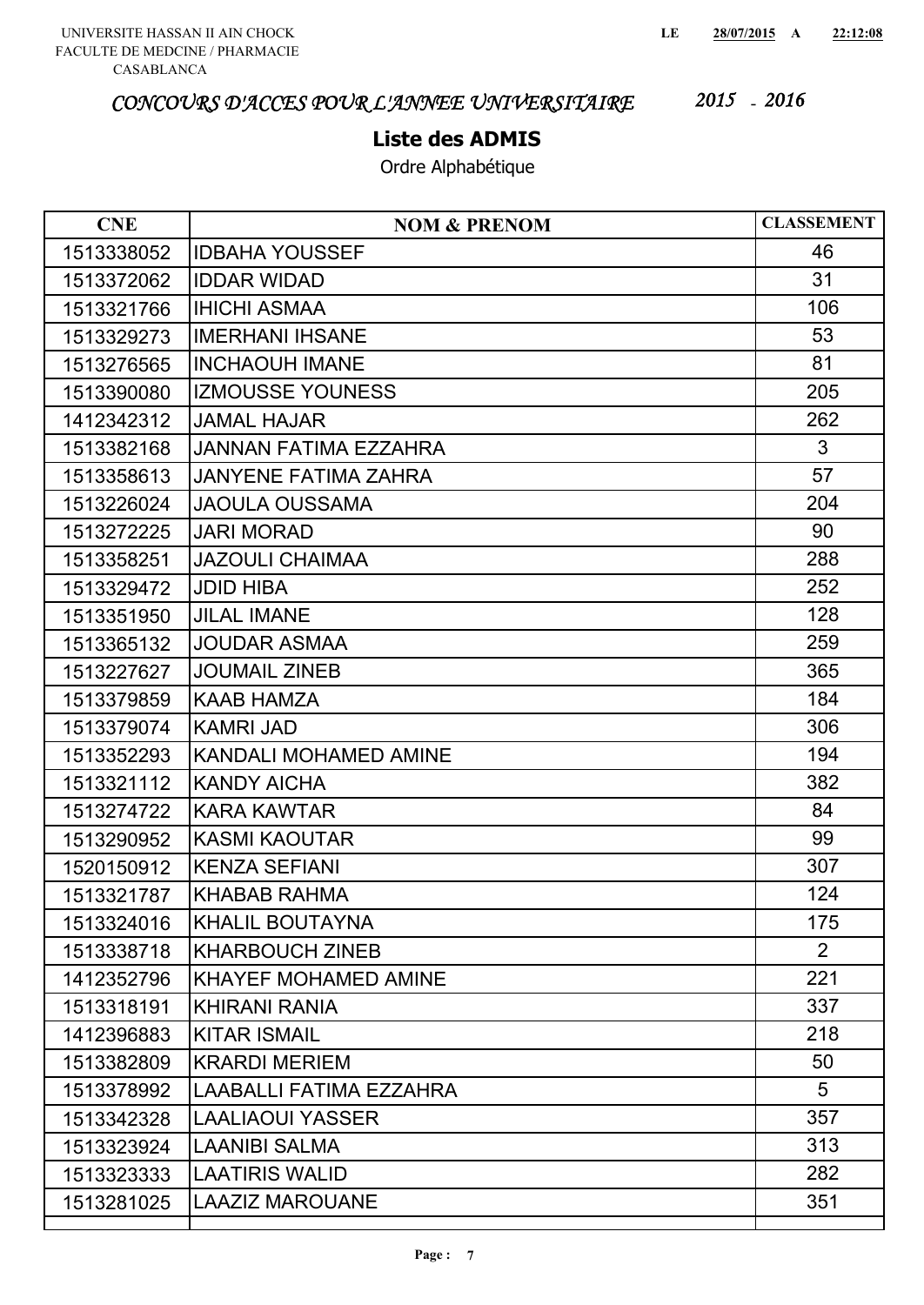### **Liste des ADMIS**

| <b>CNE</b> | <b>NOM &amp; PRENOM</b>      | <b>CLASSEMENT</b> |
|------------|------------------------------|-------------------|
| 1513372872 | <b>LACHHAB SIHAM</b>         | 176               |
| 1513369102 | <b>LAFNOUNE KAWTAR</b>       | 344               |
| 1513318530 | <b>LAGHCHIM LAHLOU SANAA</b> | 130               |
| 1513237883 | <b>LAGHRIB ASMAA</b>         | 6                 |
| 1513329297 | <b>LAHKIM BOUTAINA</b>       | 156               |
| 1513323218 | <b>LAMRANI NADIR</b>         | 60                |
| 1513321963 | <b>LAYAD ABDESSAMAD</b>      | 323               |
| 1513380427 | <b>LECHGHAR KENZA</b>        | 35                |
| 1412399095 | <b>LEHMADI ABDELLAH</b>      | 225               |
| 1513324108 | <b>LEKBIRI SAAD</b>          | 360               |
| 1412358859 | <b>LHAJOUI KARIM</b>         | 75                |
| 1513290937 | <b>LIMAMI ANIS</b>           | 347               |
| 1513352103 | <b>LOUSOURE TAHA</b>         | 395               |
| 1513290711 | <b>LOUZI NARGESS</b>         | 253               |
| 1513379713 | <b>M HAMDI HALA</b>          | 76                |
| 1513323243 | <b>MAALANI LINA</b>          | 308               |
| 1513337035 | <b>MABCHOUR ZINEB</b>        | 93                |
| 1520150957 | <b>MAGHFOUR LYNA</b>         | 309               |
| 1513379741 | <b>MAHANE ABIR</b>           | 229               |
| 1513382010 | <b>MALKI HAMZA</b>           | 77                |
| 1513382011 | <b>MALKI SAHL</b>            | 190               |
| 1513334155 | <b>MANAHI ANAS</b>           | 62                |
| 1513380428 | <b>MANSY HAFSA</b>           | 95                |
| 1513369745 | <b>MASKINI ZINEB</b>         | 135               |
| 1513346336 | <b>MAZOUZY FATIMA</b>        | 198               |
| 1513338912 | <b>MEFTOUH REDA</b>          | 187               |
| 1520150967 | <b>MEGZARI MOHAMED</b>       | 376               |
| 1513378993 | <b>MEJOUATE OMAR</b>         | 268               |
| 1513272314 | <b>MEKKAOUI WISSAL</b>       | 377               |
| 1513380119 | <b>MERSSETTI NADIA</b>       | 355               |
| 1513344779 | <b>MERZAQ SA D</b>           | 322               |
| 1520150973 | <b>MESBAHI OUSSAMA</b>       | 118               |
| 1513343365 | <b>MESSOUR HIND</b>          | 173               |
| 1513344905 | <b>MHIJAN ZINEB</b>          | 168               |
| 1513349642 | <b>MIHRAB ABIRE</b>          | 228               |
|            |                              |                   |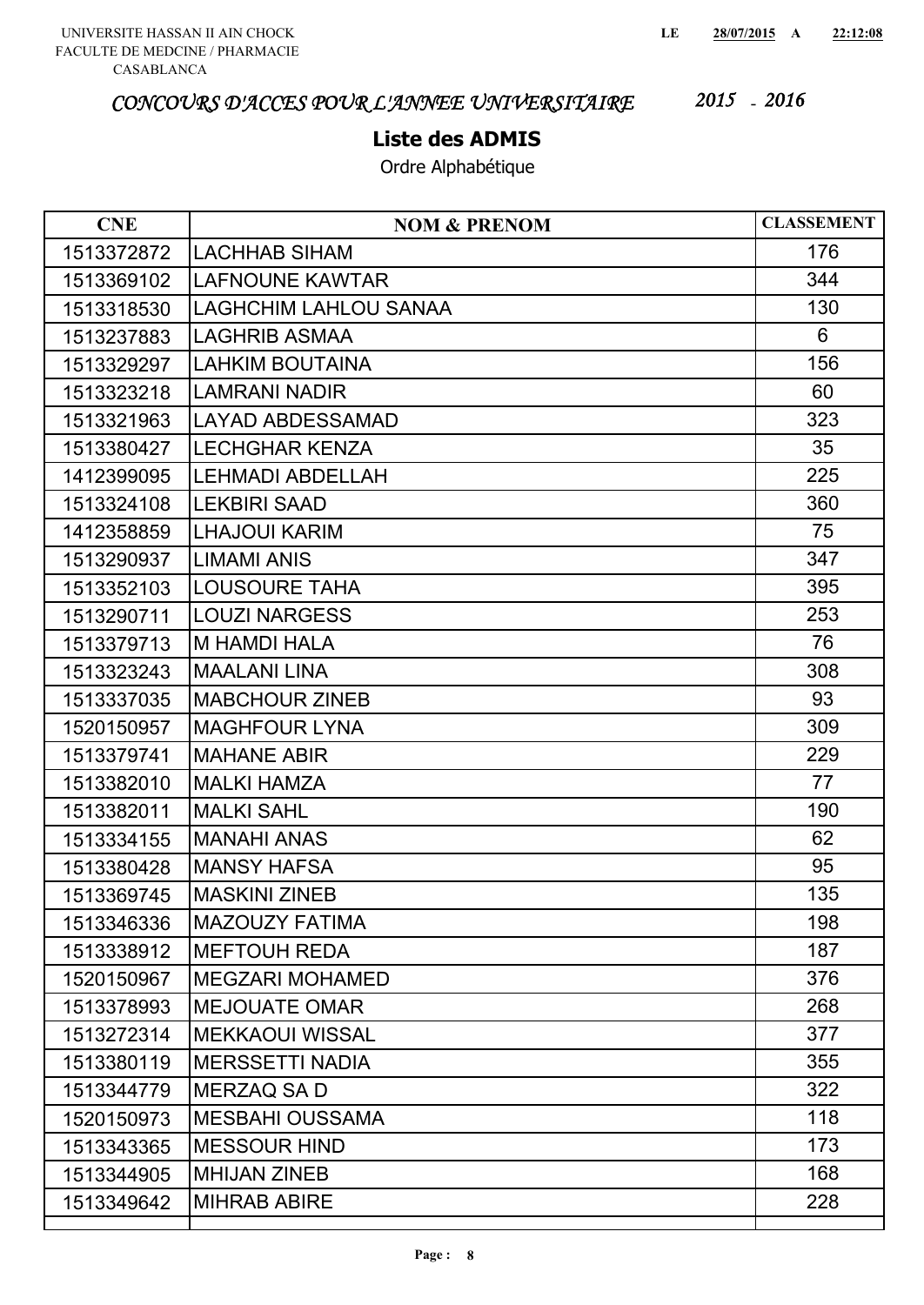### **Liste des ADMIS**

| <b>NOM &amp; PRENOM</b>             | <b>CLASSEMENT</b> |
|-------------------------------------|-------------------|
| <b>MORTAKI ASMA</b>                 | 134               |
| <b>MOUADIB SALAHEDDINE</b>          | 143               |
| <b>MOUATAKIF NADA</b>               | 263               |
| <b>MOUDDANE MERYEME</b>             | 131               |
| <b>MOUDEN MOUAD</b>                 | 85                |
| <b>MOUFID OMAR</b>                  | 29                |
| <b>MOUHAOUI MOHAMED BADR</b>        | 244               |
| <b>MOUKHTARI EL MEHDI</b>           | 334               |
| <b>MOULAY RACHID ZINEB</b>          | 159               |
| MOUMADAH MARWAN                     | 61                |
| <b>MOUMEN OUSSAMA</b>               | 74                |
| <b>MOUNIB NASSIMA</b>               | 165               |
| <b>MOUNKID HIND</b>                 | 270               |
| <b>MOUNSIF NISRINE</b>              | 127               |
| <b>MOUNSSIF ASMAA</b>               | 70                |
| <b>MOUSSAFIR ADIL</b>               | 8                 |
| <b>MOUSTAD ROUMAISSAE</b>           | 185               |
| <b>MSOUNE LEJAINE</b>               | 120               |
| <b>NABIL MOUAAD</b>                 | 280               |
| <b>NACIRI MERIAM</b>                | 260               |
| <b>NAJJAH EL IDRISSI ROUMAISSAA</b> | 301               |
| <b>NIDAMI SAID</b>                  | 314               |
| <b>NOUHAS FAHD</b>                  | 27                |
| <b>NOURI OUMAIMA</b>                | 129               |
| <b>OMARI IKHLASS</b>                | 332               |
| <b>OUAFIK CHAIMAE</b>               | 52                |
| <b>OUAMER FATIMA ZAHRA</b>          | 16                |
| <b>OUGRI HAJAR</b>                  | 239               |
| <b>OULD CHHAIBA MOUAD</b>           | 147               |
| <b>OULD CHHAIBA YASSINE</b>         | 236               |
| <b>QASBAOUI CHAIMAA</b>             | 188               |
| <b>RAFIK OUMAIMA</b>                | 162               |
| <b>RAFIQ WIJDANE</b>                | 161               |
| <b>RAFYA MERYEM</b>                 | 265               |
| RAJAB BACHA ABDELAZIZ               | 28                |
|                                     |                   |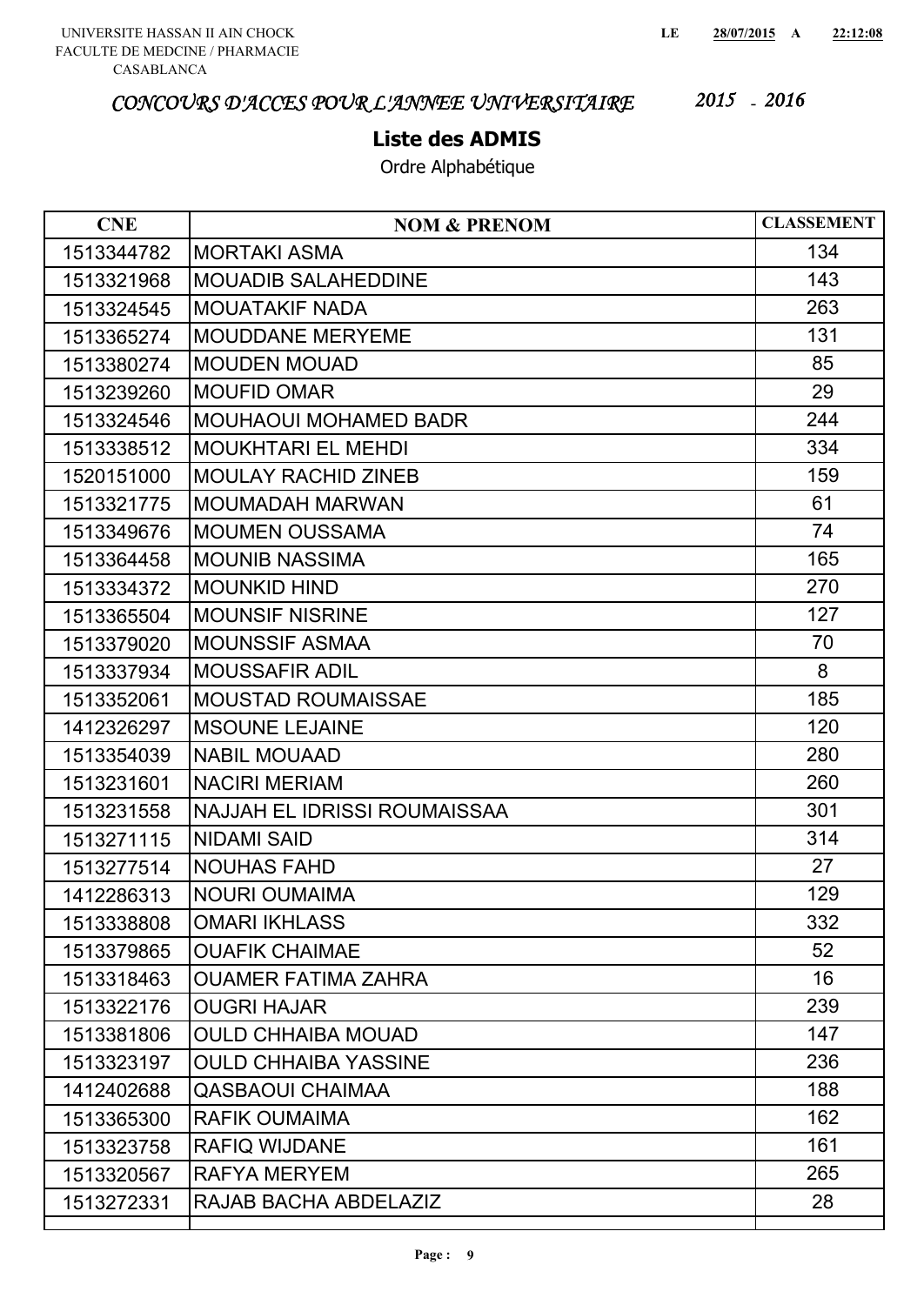### **Liste des ADMIS**

| <b>CNE</b> | <b>NOM &amp; PRENOM</b>   | <b>CLASSEMENT</b> |
|------------|---------------------------|-------------------|
| 1412344578 | RAKKABI MEHDI             | 170               |
| 1513321119 | <b>RAMZI MOHSSINE</b>     | 73                |
| 1513334086 | <b>REDOUANE YOUSSRA</b>   | 311               |
| 1513323955 | <b>REGRAGUI MANAL</b>     | 287               |
| 1513324021 | <b>REGRAGUI MOUNA</b>     | 23                |
| 1513226630 | <b>RESSA ABDERRAHMANE</b> | 133               |
| 1513380434 | <b>RHAFLI SAFAA</b>       | 155               |
| 1412281395 | <b>RHAICHI HIND</b>       | 251               |
| 1513365105 | <b>RHALIMI SAHAR</b>      | 295               |
| 1513359873 | RHASSAOUI FATIMA EZZAHRA  | 89                |
| 1513379773 | <b>RIDA ANASS</b>         | 278               |
| 1513231642 | <b>RIDA RHITA</b>         | 242               |
| 1513321906 | <b>ROUFID ZINEB</b>       | 30                |
| 1513379774 | ROUISSI FATIMA EZZAHRA    | 163               |
| 1513338258 | <b>SAAD WALID</b>         | 39                |
| 1513338288 | <b>SABIR ELYAS</b>        | 103               |
| 1512286666 | <b>SABKI OTHMANE</b>      | 269               |
| 1513291549 | <b>SABR KENZA</b>         | 373               |
| 1513231546 | <b>SADIK YOUSRA</b>       | 222               |
| 1513320941 | <b>SADIKI YASMINE</b>     | 200               |
| 1513352404 | <b>SADIQUI AMINE</b>      | 346               |
| 1513379023 | <b>SAFI LATIFA</b>        | 329               |
| 1513320493 | <b>SAHLAOUI ASMAA</b>     | 182               |
| 1513379384 | <b>SALIH ABDELHAKIM</b>   | 379               |
| 1513329454 | <b>SALIH LARBI</b>        | 180               |
| 1513273225 | <b>SAMIH ANAS</b>         | 171               |
| 1513380258 | <b>SAMIH ZOUHAIR</b>      | 331               |
| 1513276586 | <b>SAOUD MOHAMED</b>      | 325               |
| 1513356048 | <b>SARIR AYMANE</b>       | 36                |
| 1513322939 | <b>SAYAGH BADR</b>        | 160               |
| 1513347737 | <b>SAYAH ACHRAF</b>       | 59                |
| 1513322854 | <b>SAYARH MERYAM</b>      | 303               |
| 1513365254 | <b>SEKKAK HANAE</b>       | 169               |
| 1513379143 | <b>SELMANI INTISSAR</b>   | 391               |
| 1513279210 | <b>SEMSILI IMANE</b>      | 362               |
|            |                           |                   |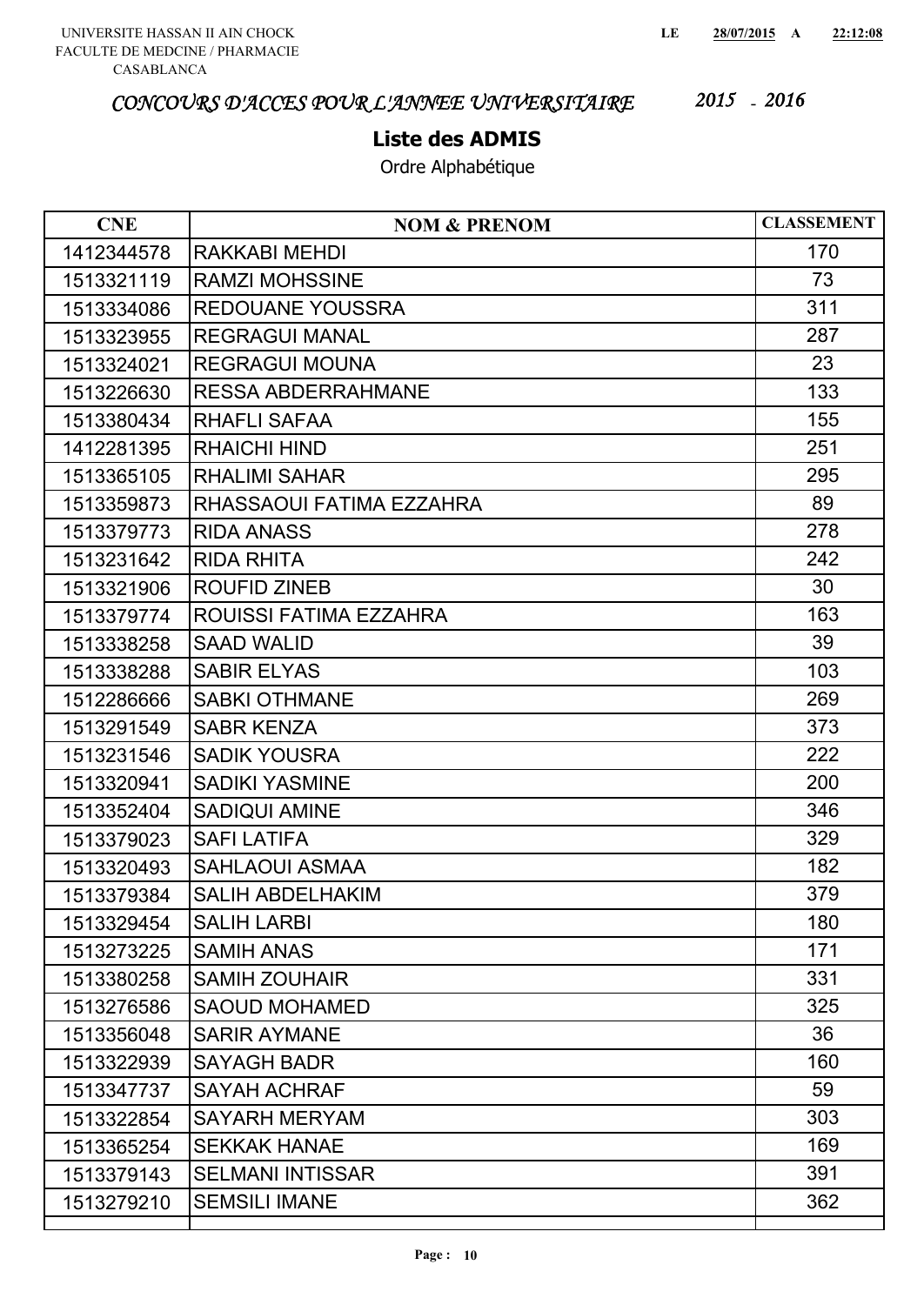### **Liste des ADMIS**

| <b>CNE</b> | <b>NOM &amp; PRENOM</b>        | <b>CLASSEMENT</b> |
|------------|--------------------------------|-------------------|
| 1513379397 | <b>SENTISSI KENZA</b>          | 249               |
| 1513279175 | <b>SETTA LAMI</b>              | 142               |
| 1513322966 | <b>SIJLAMASSI YOUSRA</b>       | 10                |
| 1513331120 | <b>SLAMTI WISSAM</b>           | 113               |
| 1513365767 | <b>SNINY MERIEM</b>            | 247               |
| 1513365572 | <b>SOUAL ICHRAK</b>            | 166               |
| 1513290721 | <b>TAGUENZA RIM</b>            | 86                |
| 1513365110 | TAHERI OUMAIMA                 | 267               |
| 1513332259 | TAHFI WAFAA                    | 368               |
| 1412272257 | <b>TAHIR JIHANE</b>            | 126               |
| 1513365256 | TAIMOURYA MALAK                | 83                |
| 1513360074 | TAIYEB FATIMA ZAHRAE           | 281               |
| 1513353756 | TALHA HANAA                    | 100               |
| 1513285326 | TAMIR FATIMA EZ ZAHRA          | 397               |
| 1513352049 | <b>TANTAOUI AMINE</b>          | 21                |
| 1513380437 | TAOUFIK MOAD                   | 139               |
| 1520151108 | <b>TAREK SALMA</b>             | 37                |
| 1513369269 | TARRHI AMINA                   | 240               |
| 1513338032 | <b>TAZI IBTISSAM</b>           | 213               |
| 1513228973 | <b>TCHICH AYOUB</b>            | 327               |
| 1513338861 | <b>THAILI MERYEM</b>           | 189               |
| 1513338752 | <b>TIBA AZZEDDINE</b>          | 116               |
| 1513290775 | <b>TIHAMY SAWSSEN</b>          | 33                |
| 1513324287 | <b>TIOUR ZAINEB</b>            | 150               |
| 1513337619 | <b>TISSAFI IDRISSI OUSSAMA</b> | 123               |
| 1513290922 | <b>TLOHI LAMIA</b>             | 317               |
| 1513283442 | <b>TOUCHANI IMANE</b>          | 151               |
| 1513272170 | <b>TOUMI TAHA</b>              | 167               |
| 1513272148 | <b>TOUMI YOUSSEF</b>           | 87                |
| 1412343044 | <b>TRAGHA YASSER</b>           | 359               |
| 1513284846 | <b>TRAIKI JIHANE</b>           | 119               |
| 1513378431 | TRIBAK SALMA                   | 293               |
| 1513380598 | <b>WAKIL NOUHAILA</b>          | 283               |
| 1513331097 | YAHIAOUI KARIM                 | 237               |
| 1513281115 | YAMOUL ABDELMOULA              | 208               |